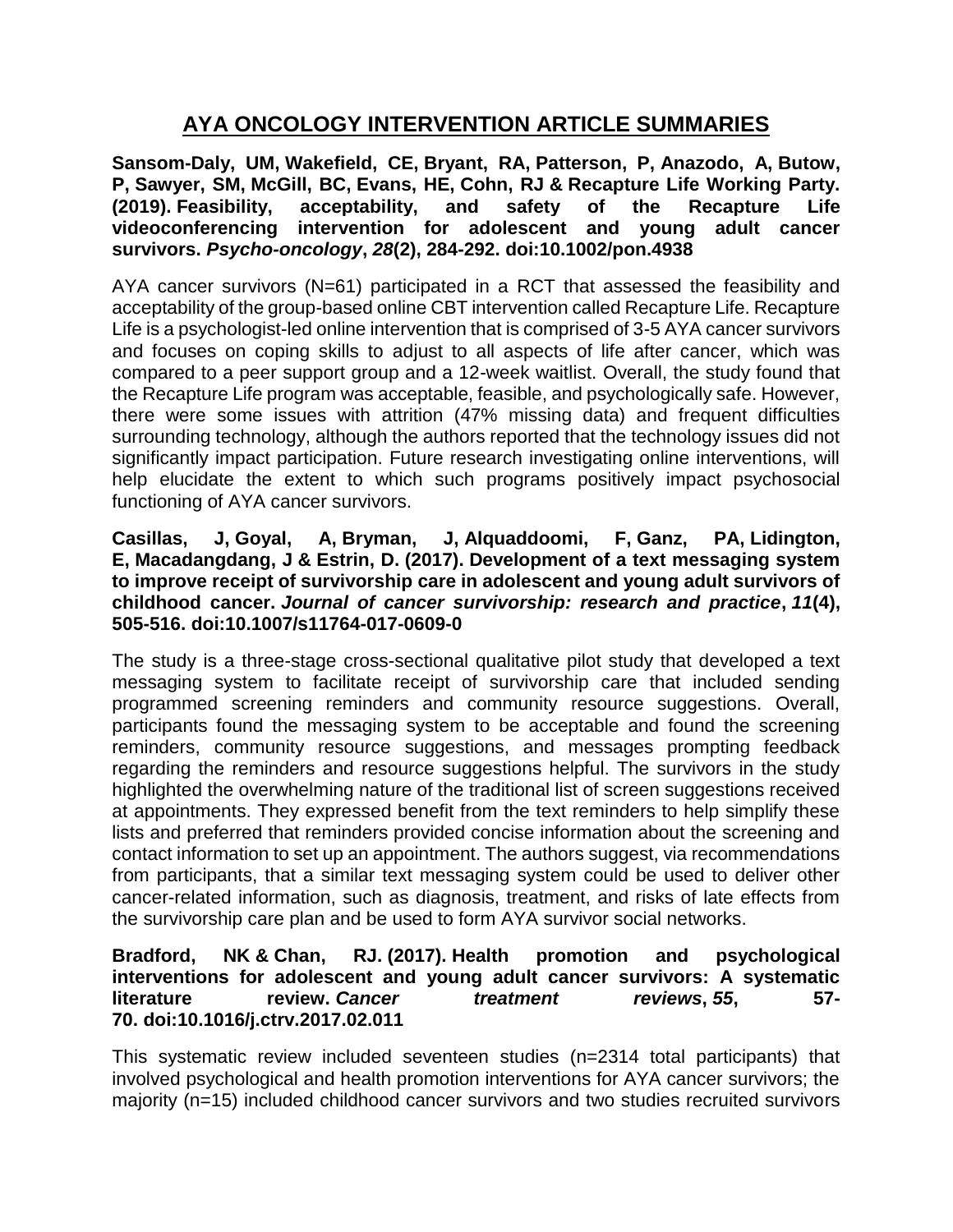diagnosed in young adulthood. Studies that specifically included psychological and/or physical activity interventions generally had greater success compared to those that included more general health promotion. Methodology varied widely, including implementation of an intervention via telephone, internet, telephone with workbook, group sessions with peers, and mailed guidebooks with worksheets. Methodological weaknesses across studies were present and although there were positive effects with 11 of the 17 studies, these methodological weaknesses significantly weaken the results. Studies utilizing face-to-face techniques or Facebook were the most effective, while internet-based interventions saw less robust positive results. The review highlights the need for larger and more methodologically sound studies (e.g., RCTs) in this population.

## **Richter, D, Koehler, M, Friedrich, M, Hilgendorf, I, Mehnert, A, WeiBflog, G. (2015). Psychosocial interventions for adolescents and young adult cancer patients: A systematic review and meta-analysis.** *Critical Reviews in Oncology/Hematology, 95,* **370-386. doi:10.1016/j.critrevonc.2015.04.003**

This systematic review examined 12 studies from 2007-2014 that assessed interventions aimed to improve mental health for AYA cancer patients. Participants ranged in age from 11-45 and included individual and group interventions. Nearly all studies had difficulty with patient recruitment. The authors highlight the difficulty in determining significant effects of interventions due to small sample sizes, lack of control groups, and less rigorous methodology. This article highlights the need for more evidence-based, age-appropriate interventions for AYAs in the field and more randomized interventions with larger sample sizes and narrower age ranges.

## **Phillips, C & Davis, L. (2015). Psychosocial interventions for adolescents and young adults with cancer.** *Seminars in Oncology Nursing, 31(3),* **242-250. doi: 10.1016/j.soncn.2015.05.004**

This systematic review identified only 5 studies (age ranges 9-20) from 2008-2014 that examined psychosocial interventions for AYAs with cancer. The most common interventions included behavioral modification for active/effective coping, self-efficacy, and control. Four of the five studies reported mixed findings across the outcome variables with one that demonstrated positive, significant findings. All measured quality of life as a main outcome variable and there was a wide range of session length, facilitator qualifications, and number of participants. Though the articles reviewed did have some strengths including generally larger sample sizes than previous studies, majority RCTs, greater ethnic diversity, and good feasibility during active treatment, the authors noted the need for continued early development and evaluation of age-appropriate psychosocial interventions for AYAs with cancer.

## **Lyon, ME, Jacobs, S, Briggs, L, Cheng, YI & Wang, J. (2014). A longitudinal, randomized, controlled trial of advance care planning for teens with cancer: Anxiety, depression, quality of life, advance directives, spirituality.** *The Journal of adolescent health***,** *54***(6), 710-717. doi:10.1016/j.jadohealth.2013.10.206**

Feasibility and acceptability of the Family-Centered Advance Care Planning for Teens with Cancer (FACE-TC) was evaluated among 30 adolescents (ages 14-20) with cancer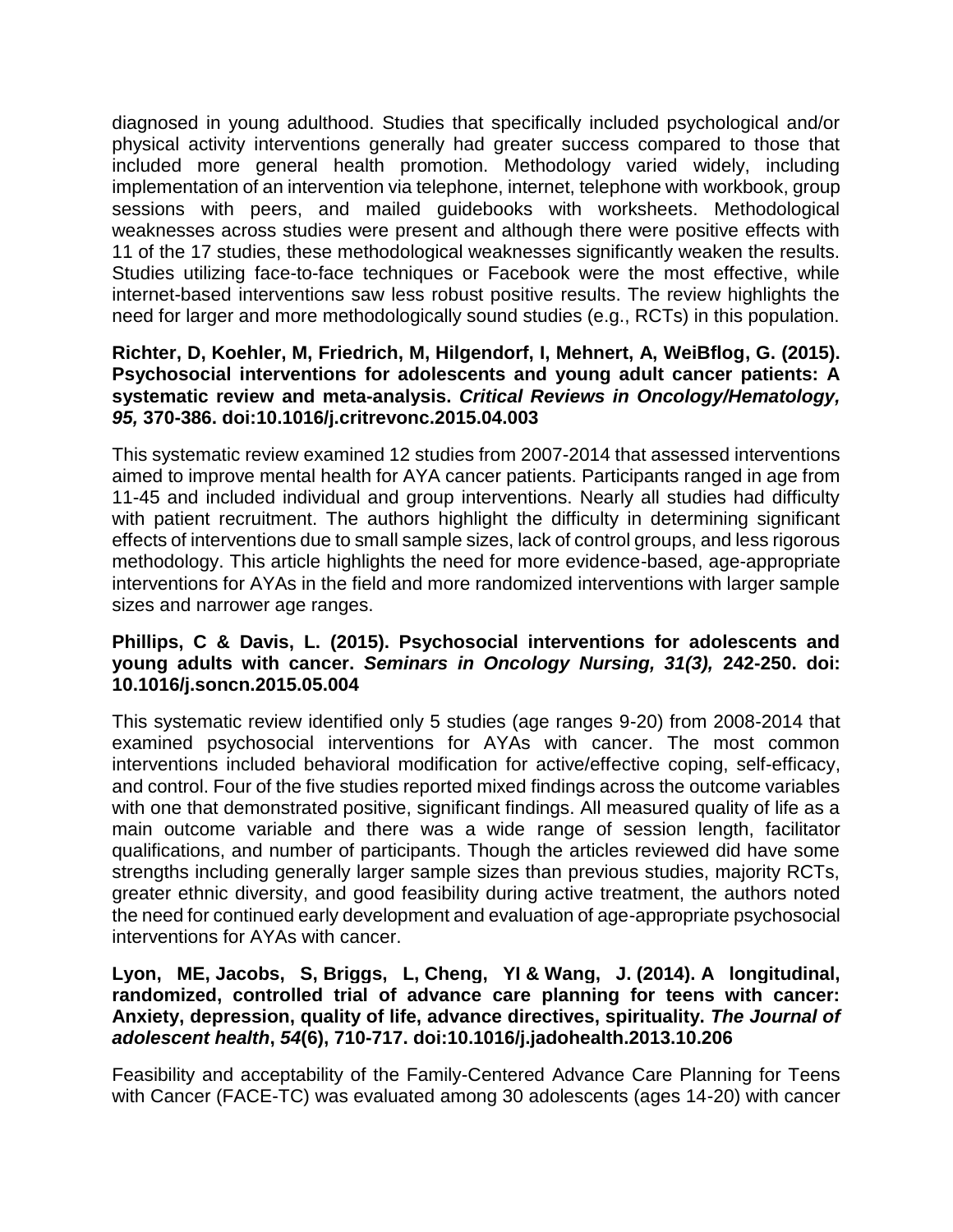and family dyads, and compared to treatment as usual (receipt of advanced care planning brochure),. Families randomized to the FACE-TC came to all sessions, 93% completed post-intervention follow-up, and the majority of adolescents and family members thought the sessions were worthwhile. Further, adolescent anxiety and depression scores significantly dropped from baseline to 3-month follow-up for teens in the FACE-TC group compared to no significant drop in the control group. All adolescents in the FACE-TC group completed the Five Wishes advance directive with their families compared to no completion in the TAU group. Future directions include replicating this study in a larger, multisite, randomized controlled trial.

## **Masterton, KJ & Tariman, JD. (2016). Effective Transitional Therapy for Adolescent and Young Adult Patients With Cancer: An Integrative Literature Review.** *Clinical journal of oncology nursing***,** *20***(4), 391-396. doi:10.1188/16.CJON.391-396**

The authors examined 22 studies that focused on the transitions of AYA from active cancer treatment to survivorship, with four of the 22 studies specifically examining empirical interventions. The data from the four empirical studies (dynamic group therapy, online CBT, online forum, and a cancer retreat) found some positive impact after completion of the intervention, most often including decreased distress and feelings of isolation. The authors highlight that the varied structure of these interventions as well as the mixed results suggest that there is single best therapy for AYAs transitioning from active cancer therapy to off-therapy, and eventually survivorship; rather, interventions should be tailored to the individual experiences and preparation for transition should begin at diagnosis.

### **Rabin, C, Simpson, N, Morrow, K, &Pinto, B. (2011). Behavioral and Psychosocial program needs of young adult cancer survivors.** *Qualitative Health Research, 21(6),*  **796-806. doi:10.1177/1049732310380060**

AYA cancer survivors (ages 18-39) were interviewed to improve understanding of behavioral and psychosocial interventions that might benefit physical and/or emotional well-being of AYA cancer survivors. All survivors endorsed physical activity and relaxation interventions as being potentially helpful, and several shared that emotional support, cancer-related, and nutrition/weight loss interventions would be helpful as well. Several participants also reported that it was specifically important to participate in programs/interventions with other same-age cancer survivors, have more information on infertility, and they expressed interest and comfort with utilizing internet-based interventions. Importantly, participants also indicated concern about barriers such as limited time, difficulty scheduling, lack of motivation due to existing mental health concerns, lack of awareness of programs, and health-related late effects such as fatigue. The sample population was fairly homogenous (i.e., White and female, several participants had a thyroid cancer diagnosis); therefore, similar interviews in more ethnically, gender, and diagnosis diverse populations is recommended.

## **Rabin, C, Simpson, N, Morrow, K., & Pinto, B. (2013). Intervention format and delivery preferences among young adult cancer survivors.** *International Journal of Behavioral Medicine, 20,* **304-310. doi:10.1007/s12529-012-9227-4**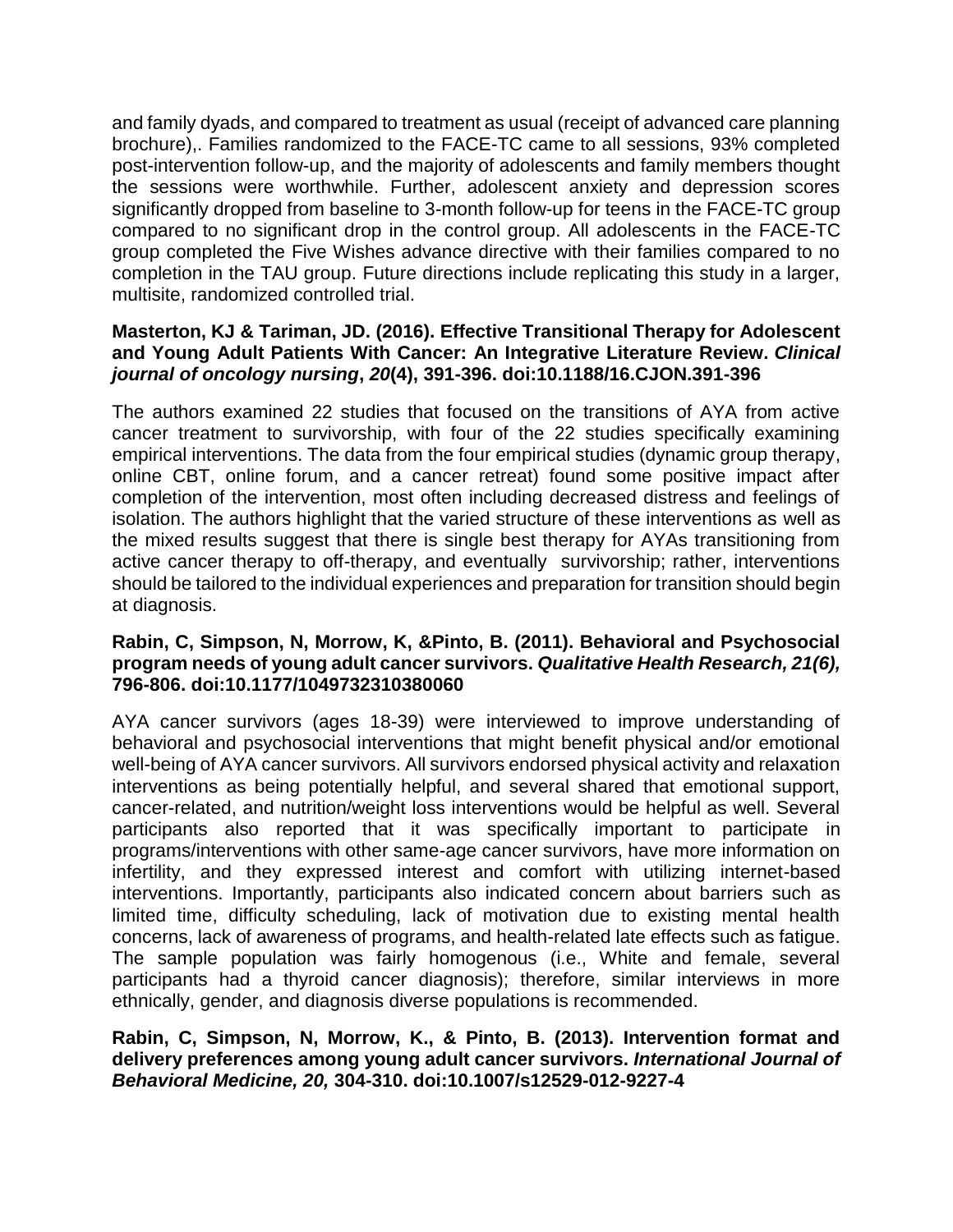The study examined qualitative interviews with 20 AYA cancer survivors (*M* age = 33.5 years) specifically focused on the type of intervention format preferred by young adult cancer survivors. Overarching emergent themes for interventions were the need to focus on how to balance personal needs, work demands, and familial demands, and the important role of social support. Several participants identified that the convenience of online or in print formats is especially appealing. Further, many participants emphasized the importance of interventions building in a social component, as they believed that social support was particularly important to facilitate behavior change. The sample population was homogenous (i.e., White and female, several participants had a thyroid cancer diagnosis); therefore, similar interviews in more ethnically, gender, and diagnosis diverse populations is recommended.

## **Valle, CG, Tate, DF, Mayer, DK, Allicock, M, & Cai, J. (2013). A randomized trial of a Facebook-based physical activity intervention for young adult cancer survivors.** *Journal of Cancer Survivorship, 7,* **355-368. doi:10.1007/s11764-013- 0279-5**

This RCT assessed the feasibility and preliminary efficacy of a Facebook-based intervention (FITNET) that aimed to increase moderate to vigorous physical activity (n=45) in young adult cancer survivors compared to a Facebook-based self-help comparison condition ( n=41). All participants had to have been diagnosed with cancer after 18, have completed cancer treatment, and be between 21-39. The FITNET group demonstrated a significantly greater increase in light physical activity and significantly more minutes spent in overall physical activity compared to the control group. Overall, the FITNET group reported high acceptability of the program, that it was easy to access, and overall enjoyment in participation. The data that this Facebook-based program is acceptable, feasible, and resulted in significant increased physical activity; however, due to the relative homogeneity of the participants (e.g., 91% White and female) this study should be replicated in a larger, more diverse population.

## **Rosenberg, AR, Bradford, MC, McCauley, E, Curtis, JR, Wolfe, J, Baker, KS & Yi-Frazier, JP. (2018). Promoting resilience in adolescents and young adults with cancer: Results from the PRISM randomized controlled trial.** *Cancer***,** *124***(19), 3909- 3917. doi:10.1002/cncr.31666**

This phase 2 RCT included AYA (ages 12-25,  $N = 92$ ) young adults with cancer to examine efficacy of the Promoting Resilience in Stress Management (PRISM) intervention ( $N = 48$ ) versus treatment as usual (TAU;  $N = 44$ ). PRISM consists of four one-on-one sessions that focuses on stress management: mindfulness skills, goal setting, planning steps toward goal achievement, and preparing for roadblocks. PRISM participants demonstrated significantly greater patient-reported resilience and cancerrelated quality of life and decreased psychological distress compared to the TAU group. Further the PRISM group demonstrated high retention (90%), suggesting a high degree of feasibility. Future studies are needed to examine the duration of PRISM's efficacy as well as strategies for dissemination and implementation.

## **Donovan E, Martin SR, Seidman LC, Zeltzer LK, Cousineau TM, Payne LA, Trant M, Weiman M, Knoll M, Federman NC. (2019). A Mobile-Based Mindfulness and Social**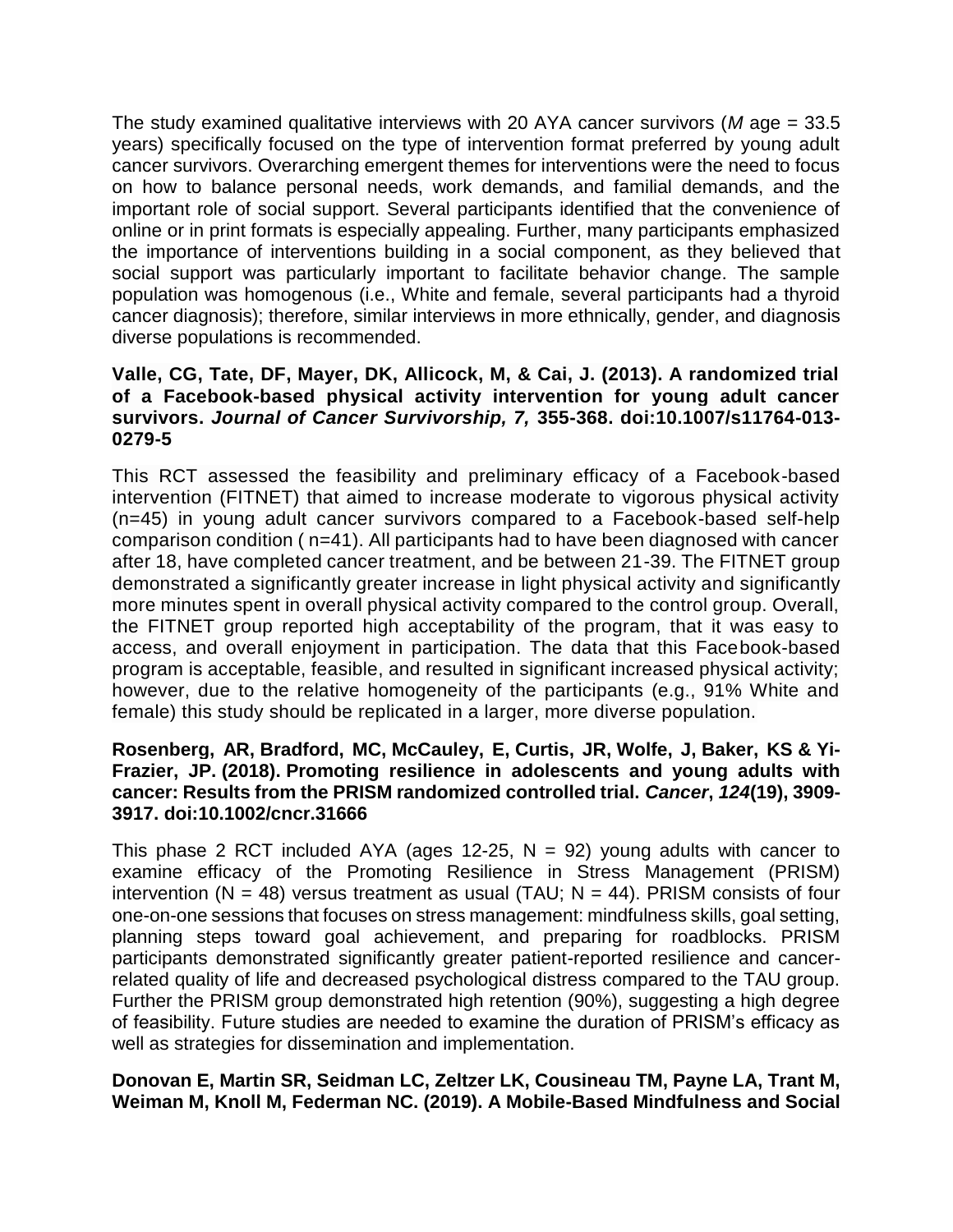### **Support Program for Adolescents and Young Adults With Sarcoma: Development and Pilot Testing. JMIR Mhealth Uhealth 7(3):e10921. Doi: 10.2196/10921**

Semistructured interviews were conducted with AYAs ( $N = 10$ ) diagnosed with sarcoma (active treatment or survivorship), parents ( $N = 5$ ), and health care providers ( $N=6$ ) to explore opinions about a mobile-based mindfulness and social support program for AYA sarcoma patients. Participants discussed anxiety about disease reoccurrence, openness to mindfulness-based interventions, and a desire to connect with other patients. The second portion of the study was a pilot intervention (Mindfulness for Resilience in Illness Program and Facebook Social Support Group) and included AYA sarcoma patients (N = 20) and health care providers ( $N = 6$ ). Participants reported that they enjoyed using the app, would continue to use the app, and would very likely recommend the app to others. Additionally, participants found the Facebook group somewhat helpful, reported that they would recommend this type of online social group to patients and felt that online social support was a crucial but often absent part of their cancer experience. Future studies should utilize this intervention with AYA sarcoma patients in a RCT.

## **Schwartz, L. A., Psihogios, A. M., Henry-Moss, D., Daniel, L. C., Ver Hoeve, E. S., Velazquez-Martin, B., . . . Szalda, D. (2019). Iterative development of a tailored mHealth intervention for adolescent and young adult survivors of childhood cancer.** *Clinical Practice in Pediatric Psychology, 7***(1), 31-43.**

The authors outline the development of a tailored mHealth intervention for AYA cancer survivors that is comprised of a Survivorship Care Plan document, allows for two-way tailored messages for survivors, and Texting Health Resources to Inform, Motivate and Engage (THRIVE). The development and evaluation of the intervention involved three steps: 1) engaging providers and AYA volunteers to assist in development and modification of the intervention, 2) conducting focus groups with AYAs, and 3) pilot testing. The article focuses on the challenges consistent with a technology-based intervention (e.g., syncing to other technologies, perfecting app components), the process the team took to address challenges, and the importance of acceptability and user experience.

## **Murnane, A, Thompson, K, Mancuso, SG, Lewin, J, & Orme, LM. (2018). Exploring the effect of exercise physiology intervention among adolescent and young adults diagnosed with cancer.** *Rehabilitation Oncology, 37,* **55-63. Doi: 10.1097/01.REO.0000000000000134**

AYA (ages 15-25 at time of diagnosis,  $N = 51$ ) diagnosed with cancer (either on-treatment or 2-8 weeks off-treatment) participated in an 8-12 week individualized moderate-intensity exercise program. Participants were prescribed home exercise programs and also participated in at least 1 supervised exercise session per week at the hospital gym. For both patients on-treatment and off-treatment, participation in the individualized exercise program was beneficial. For those on-treatment, they demonstrated a maintenance of functioning, limited treatment-related side effects, and prevention of deconditioning. For